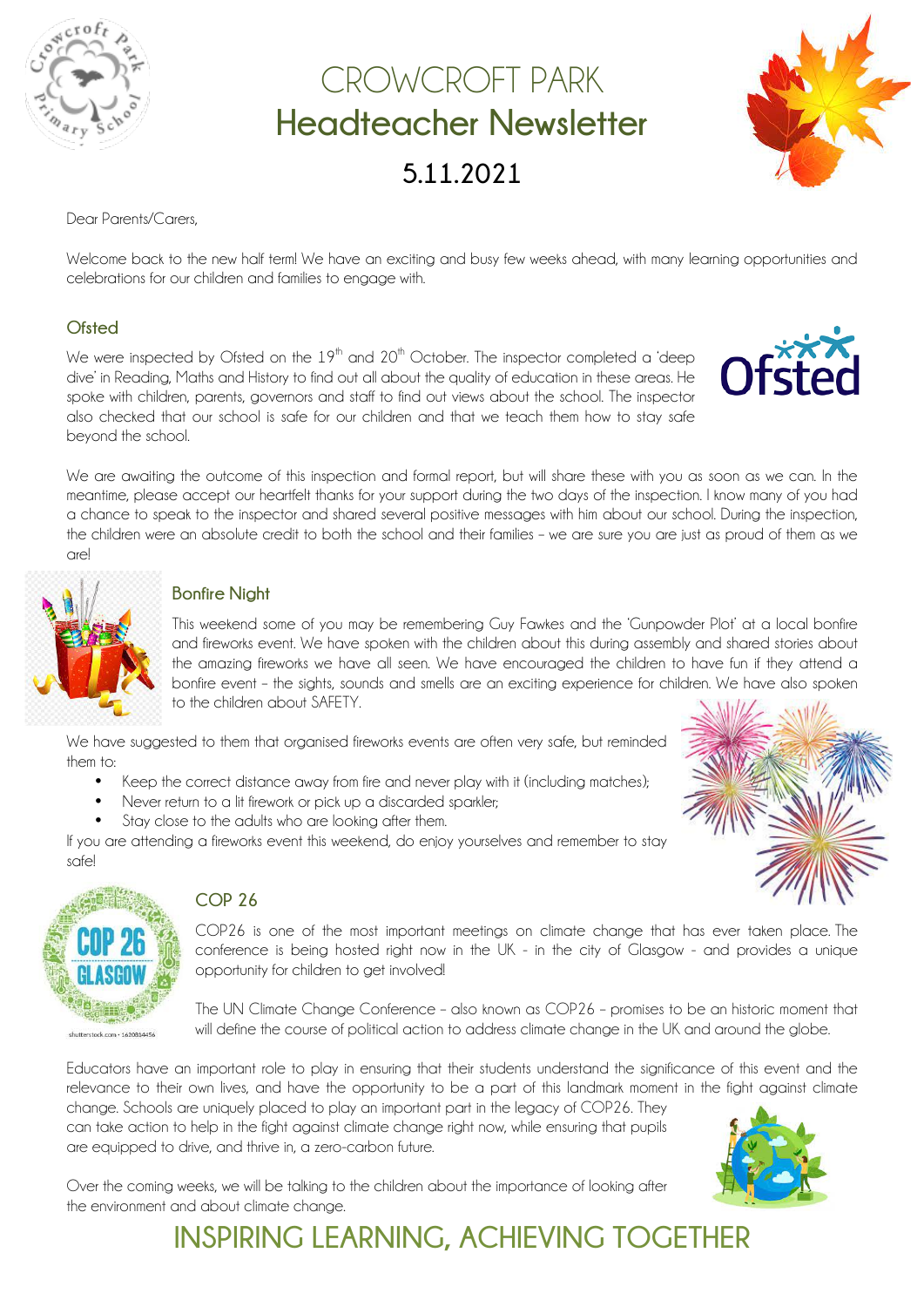

# CROWCROFT PARK **Headteacher Newsletter**



#### **Pupil Attendance**

Before the half term holiday, we held special attendance assemblies with the children. It was exciting to see so many children being given a certificate for 100% attendance, meaning they have been in school EVERY DAY!

Regular school attendance is an important part of giving children the BEST START IN LIFE. Children who miss school regularly can fall behind with their learning, miss exciting events and experience friendship problems.

Our Deputy Headteacher Ms Daly is our attendance champion and will be working with children and families to support good attendance. If you are contacted by Ms Daly, please do come in for a supportive meeting so that we can work together to improve your child's attendance.

We recognise that the majority of our families have relatives abroad. We know that the Coronavirus pandemic has stopped you from visiting these important relatives for a long time. We know that travel during school holidays is often more expensive. HOWEVER, our role as school leaders is to educate children, keep them safe and well and ensure high levels of attendance. We therefore cannot authorize any travel abroad during term time. Please arrange to travel during the 13 weeks that are school holidays. Thank you for your support.



#### **Anti-bullying Awareness**

Bullying is the term used for unwanted, aggressive or harmful behavior among school children. Bullying is targeted and repeated. The person doing the bullying often has power over the victim – they might be bigger, stronger, older or more popular.



Bullying is very different to arguments between friends, accidents in the playground or one-off name-calling or teasing (although we take these things seriously too and support children to resolve them).

#### **We are very pleased to tell you that we do not have a problem with bullying at Crowcroft Park.**

The best way to stop bullying from becoming a problem is to educate pupils and families to recognise and report it.

On **Monday 15th November**, we are inviting children and staff to come to school wearing odd socks – the brighter and sillier the better! Throughout the day we will be raising awareness of bullying and how to tackle it. After school we will hold a workshop for parents – please come along!

**If you have any concerns about bullying, please speak to your child's class teacher or a member of the leadership team. Your concerns will be taken seriously and investigated properly and swiftly.**



#### **Year 6 Residential**

Year 6 children will have the opportunity to go to Ghyll Head in The Lake District in January. We very much hope that every child in Year 6 will attend this exciting trip. Please speak to us if you have any concerns at all – we can overcome anything together. **Please remember to pay your deposit and further payments for the trip on Parent Pay.** Thank you.

### **INSPIRING LEARNING, ACHIEVING TOGETHER**